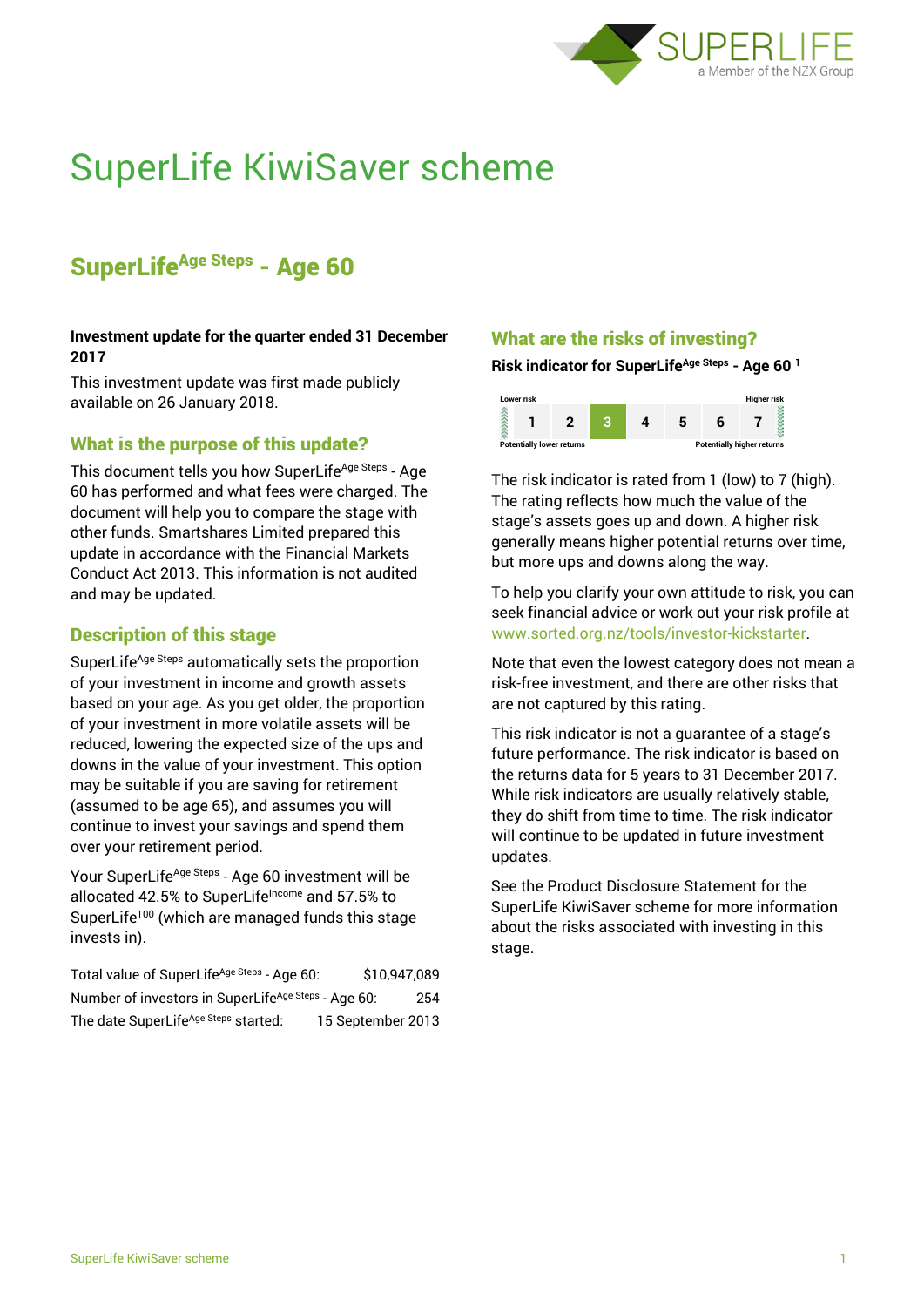# How has the stage performed?

|                                                                           | Past year |
|---------------------------------------------------------------------------|-----------|
| <b>Annual return</b><br>(after deductions for charges and tax)            | 11.44%    |
| Annual return<br>(after deductions for charges but before tax)            | 12.24%    |
| Market index annual return<br>(reflects no deduction for charges and tax) | 13.02%    |

The market index annual return is based on the weighted average annual return of the market indices used to measure the performance of the assets that the stage invests in. Additional information about the market index is available in the 'Other Information' document on the offer register at www.business.govt.nz/disclose.

#### **Annual return graph**



This shows the return after fund charges and tax for each year ending 31 March since the stage started. The last bar shows the average annual return since the stage started, up to 31 December 2017.

**Important:** This does not tell you how the stage will perform in the future.

Returns in this update are after tax at the highest prescribed investor rate (PIR) of tax for an individual New Zealand resident. Your tax may be lower.

# What fees are investors charged?

Investors in SuperLife<sup>Age Steps</sup> - Age 60 are charged fund charges. In the year to 31 March 2017 these were:

|                                                       | % per annum of stage's<br>net asset value |  |
|-------------------------------------------------------|-------------------------------------------|--|
| <b>Total fund charges</b>                             | 0.63%                                     |  |
| Which are made up of:                                 |                                           |  |
| <b>Total management and administration</b><br>charges | 0.63%                                     |  |
| Including:                                            |                                           |  |
| Manager's basic fee                                   | 0.39%                                     |  |
| Other management and<br>administration charges        | በ 24%                                     |  |
| <b>Total performance-based fees</b>                   | 0.00%                                     |  |
| <b>Other charges</b>                                  | <b>Dollar amount per investor</b>         |  |
| Administration fee                                    | \$32 per annum                            |  |

Investors will not be charged individual action fees for specific actions or decisions. See the Product Disclosure Statement for the SuperLife KiwiSaver scheme for more information about the fees investors are charged.

Small differences in fees and charges can have a big impact on your investment over the long term.

# Example of how this applies to an investor

Jess had \$10,000 in the stage and did not make any further contributions. At the end of the year, Jess received a return after fund charges were deducted of \$1,144 (that is 11.44% of her initial \$10,000). Jess paid other charges of \$30. This gives Jess a total return after tax of \$1,114 for the year.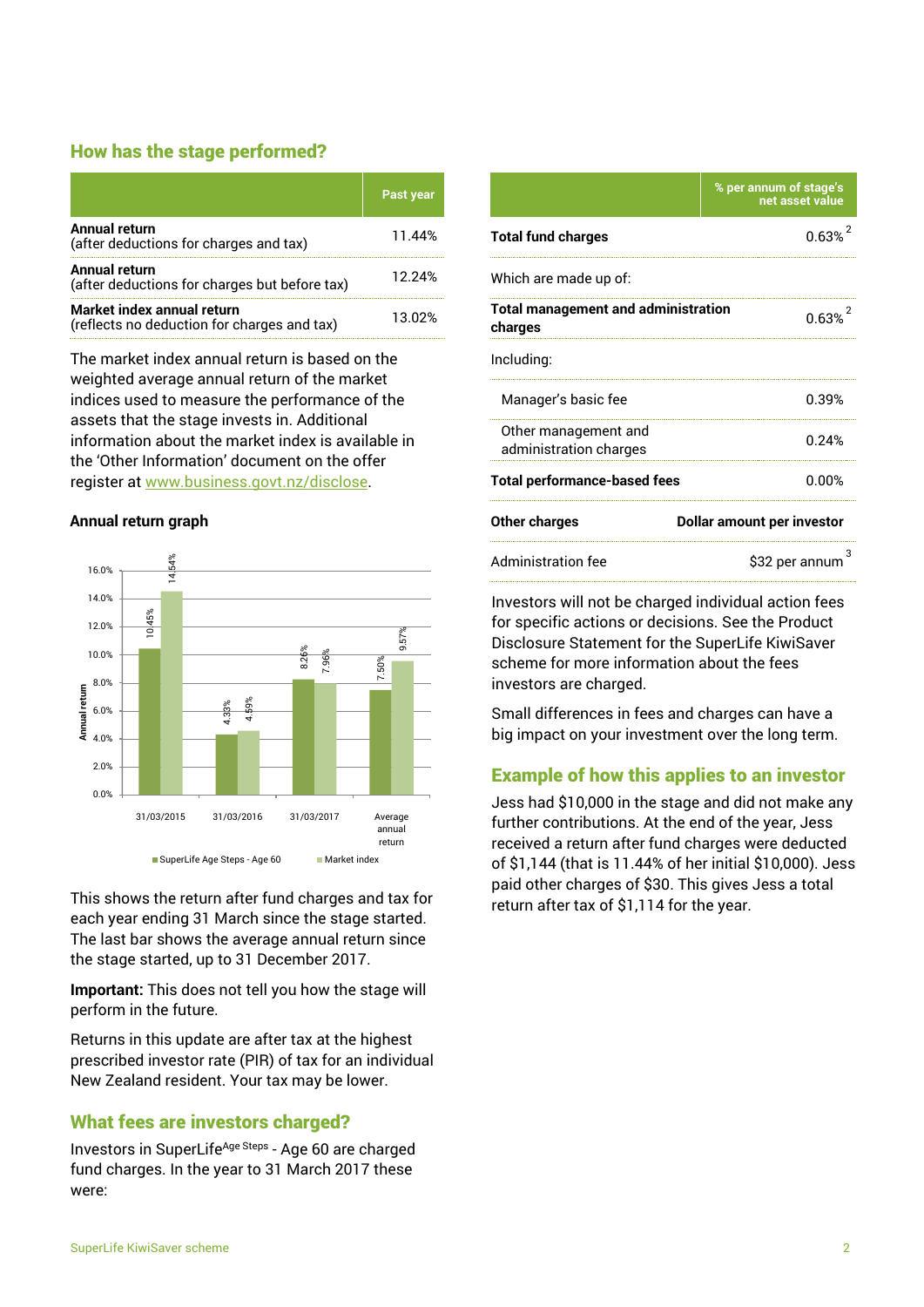

# What does the stage invest in?

### **Actual investment mix**

This shows the types of assets that the stage invests in.



#### **Target investment mix**

This shows the mix of assets that the stage generally intends to invest in.

| <b>Asset Category</b>        | <b>Target asset mix</b> |
|------------------------------|-------------------------|
| Cash and cash equivalents    |                         |
| New Zealand fixed interest   | 21.25%                  |
| International fixed interest | 21.25%                  |
| Australasian equities        | 19.55%                  |
| International equities       | 31.05%                  |
| Listed property              | 6.90%                   |
| Unlisted property            |                         |
| Commodities                  |                         |
| Other                        |                         |

#### **Top ten investments**

| <b>Name</b>                                                   | % of stage's net<br>asset value | <b>Type</b>                     | <b>Country</b>       | <b>Credit rating</b><br>(if applicable) |
|---------------------------------------------------------------|---------------------------------|---------------------------------|----------------------|-----------------------------------------|
| Vanguard International Credit Securities<br>Index Fund Hedged | 10.02%                          | International fixed<br>interest | Australia            |                                         |
| Vanguard FTSE Europe ETF                                      | 9.26%                           | International equities          | <b>United States</b> |                                         |
| Vanguard S&P 500 ETF                                          | 4.91%                           | International equities          | <b>United States</b> |                                         |
| Nikko AM Wholesale NZ Bond Fund                               | 4.40%                           | New Zealand fixed<br>interest   | New Zealand          |                                         |
| Vanguard FTSE Emerging Markets ETF                            | 3.37%                           | International equities          | <b>United States</b> |                                         |
| Vanguard FTSE Pacific ETF                                     | 3.19%                           | International equities          | <b>United States</b> |                                         |
| <b>ASB Current Account</b>                                    | 1.97%                           | Cash and cash<br>equivalents    | New Zealand          | AA-                                     |
| Vanguard Value ETF                                            | 1.85%                           | International equities          | <b>United States</b> |                                         |
| Vanguard Growth ETF                                           | 1.83%                           | International equities          | <b>United States</b> |                                         |
| MI Somerset Emerging Markets Dividend<br>Growth Fund OEIC     | 1.76%                           | International equities          | United Kingdom       |                                         |

The top 10 investments make up 42.56% of the stage's net asset value.